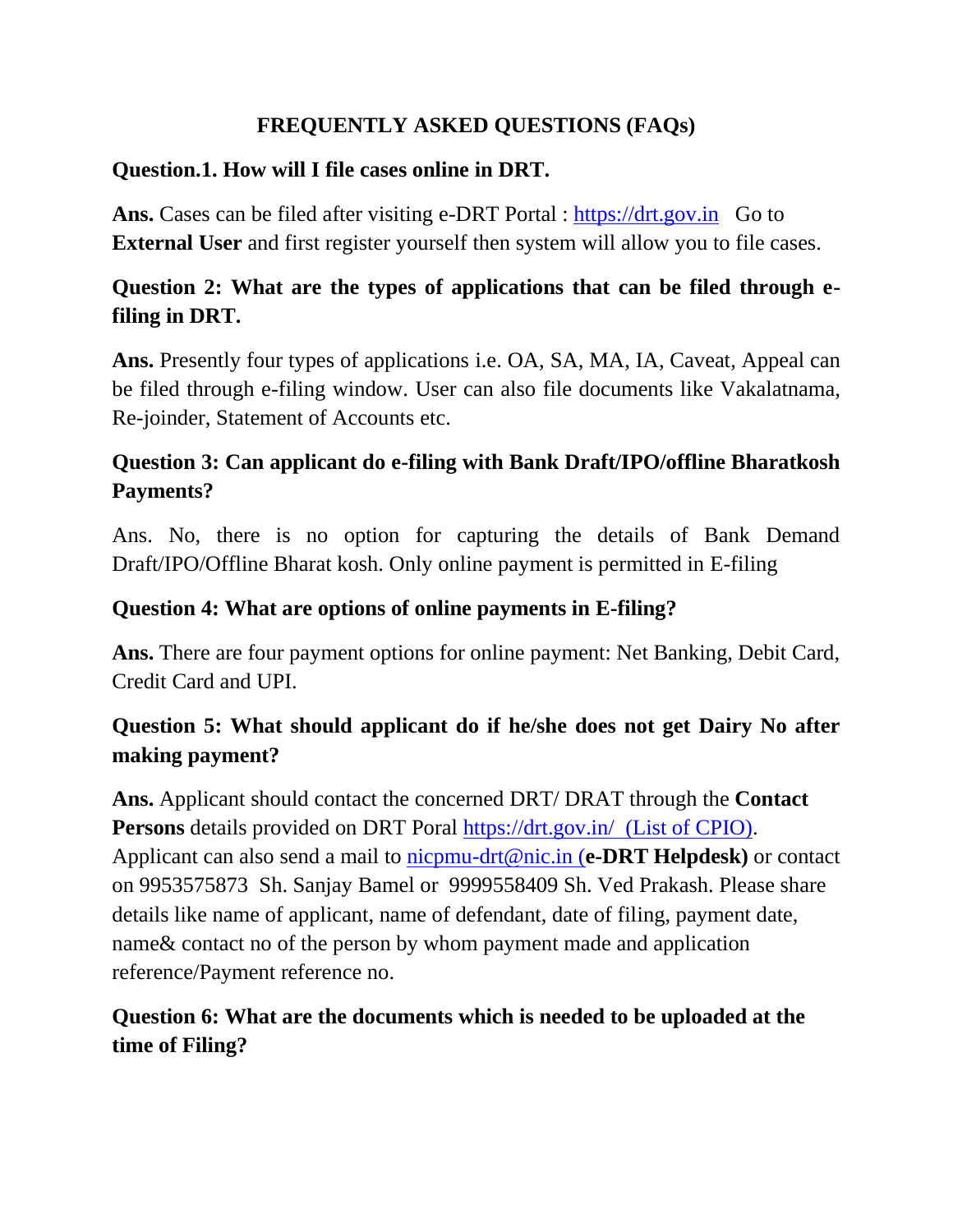**Ans:** Space of uploading 20 MB data in PDF form is provided in 04 blocks of 5MB each**.** You should upload the copy of Plaint, List of Diary and events and list of Documents, Affidavits and important loan Documents like Agreements/Guarantees. It is not a mandatory field and even if you are not able to upload all the documents you can very well file the case.

# **Question 7: What if fee is not paid or there is short fee payment, Will the case be registered?**

**Ans:** The system will calculate the fee amount automatically and which is to be paid in full, then only system will generate diary no. Short fee payment is also not accepted.

# **Question 8: If while making payment account is debited and message is showing unsuccessful then how will I get the refund?**

**Ans:** In case the amount is debited from your account for the fail reference case,then you can expect the refund to be credited to your account in 3-5 working days.

# **Question 9**: **If the payment is not done then will the data be erased from the system.**

**Ans:** The data filled in E DRT portal is in Draft Save mode for 15 days.

# **Question 10: Will I be able to do modification in draft save data?**

**Ans**: The system permits you to do modification in the draft save data.

# **Question: 11: Do I need to submit hard copy of file in the concerned DRT?**

**Ans:** Yes. The hard copy of file is to be deposited in the concerned DRT within 07 days of Filing the case online along with confirmation slip.

#### **Question:12: Is it mandatory to file cases in DRT online?**

**Ans:** At present it is not mandatory to file cases in DRT Online, It's only an additional facility which has been provided. Manually also cases can be filed in the respective DRTs.

#### **Question 13: If a case is wrongly filed then how we get the refund of fee paid.**